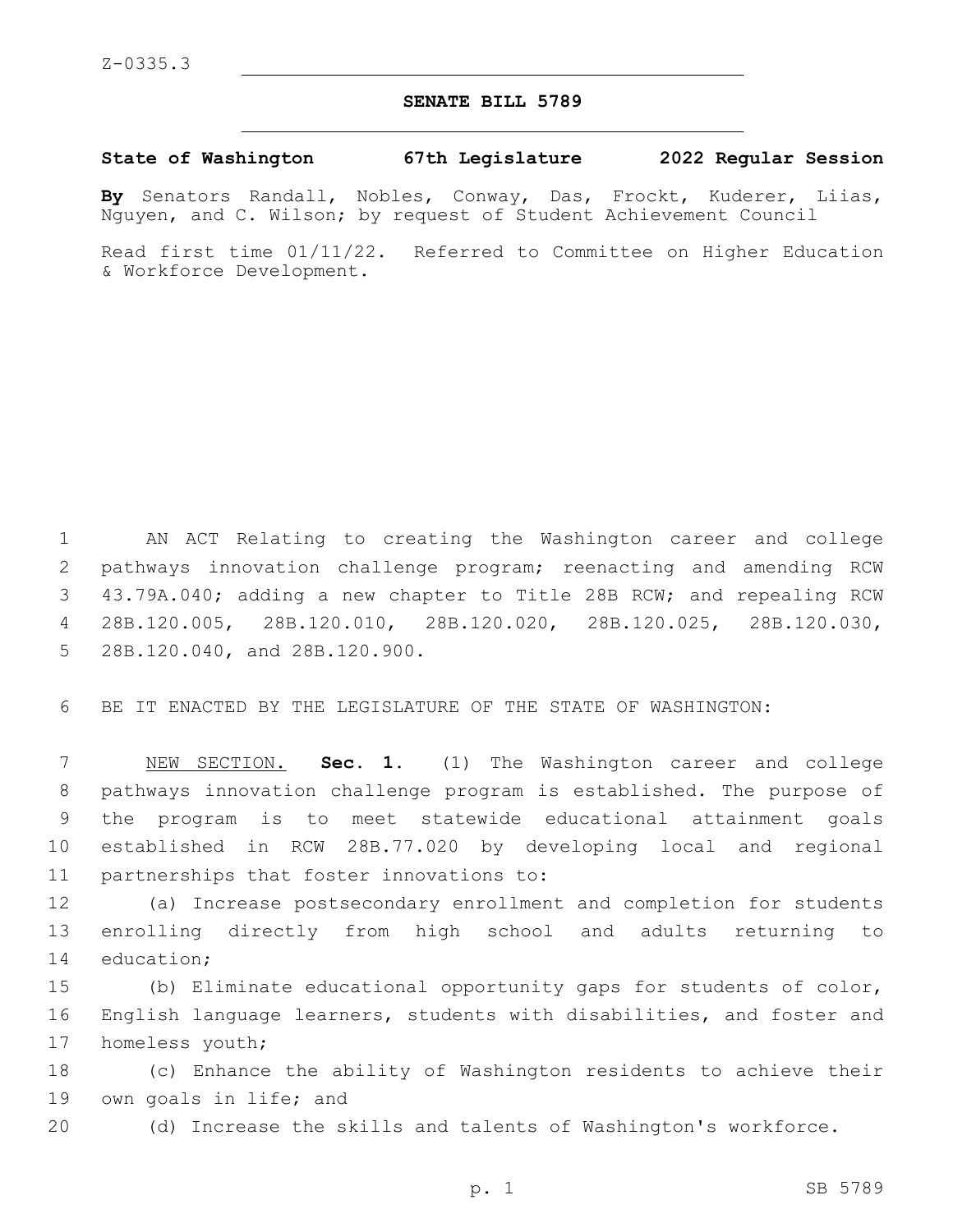(2)(a) The student achievement council shall administer the program and award grants, based on a competitive grant process, to local and regional partnerships that represent cross-sector collaborations among education and higher education agencies and institutions, local education agencies, local government, community-based organizations, employers, and other local entities.

 (b) In awarding the grants, the student achievement council shall 8 consider applications that:

 (i) Plan and pilot innovative initiatives to raise educational 10 attainment and reach new populations;

 (ii) Engage community-based organizations and resources to reach 12 the range of populations living in the region;

 (iii) Develop programs that recognize the needs of specific 14 populations to be successful in postsecondary education and training;

 (iv) Expand the use of integrated work-based learning models and 16 career connected learning;

 (v) Provide financial support to cover expenses beyond educational tuition and fees, and other services and supports for students to enroll and complete education and training;

 (vi) Further the development of innovations, such as the use of mastery-based measurements of student achievement as the basis for awarding degrees and certificates, expansion of accelerated programs, and alternative scheduling to meet working adult needs; and

24 (vii) Include local matching funds.

 (c) In administering the program the student achievement council may hire staff to support grant oversight and provide technical 27 assistance to grantees.

 (d) The student achievement council shall provide a report each year by September 1st to the governor and the education and higher education committees of the legislature. The report shall:

31 (i) Describe grants awarded;

 (ii) Report the progress of each local and regional partnership by reporting on high school graduation, postsecondary enrollment, and completion for each of the regions that partnerships serve; and

 (iii) Disaggregate data by income, race, ethnicity, and other 36 demographic characteristics.

 NEW SECTION. **Sec. 2.** The Washington career and college pathways innovation challenge program account is established in the custody of the state treasurer. All moneys received under section 3 of this act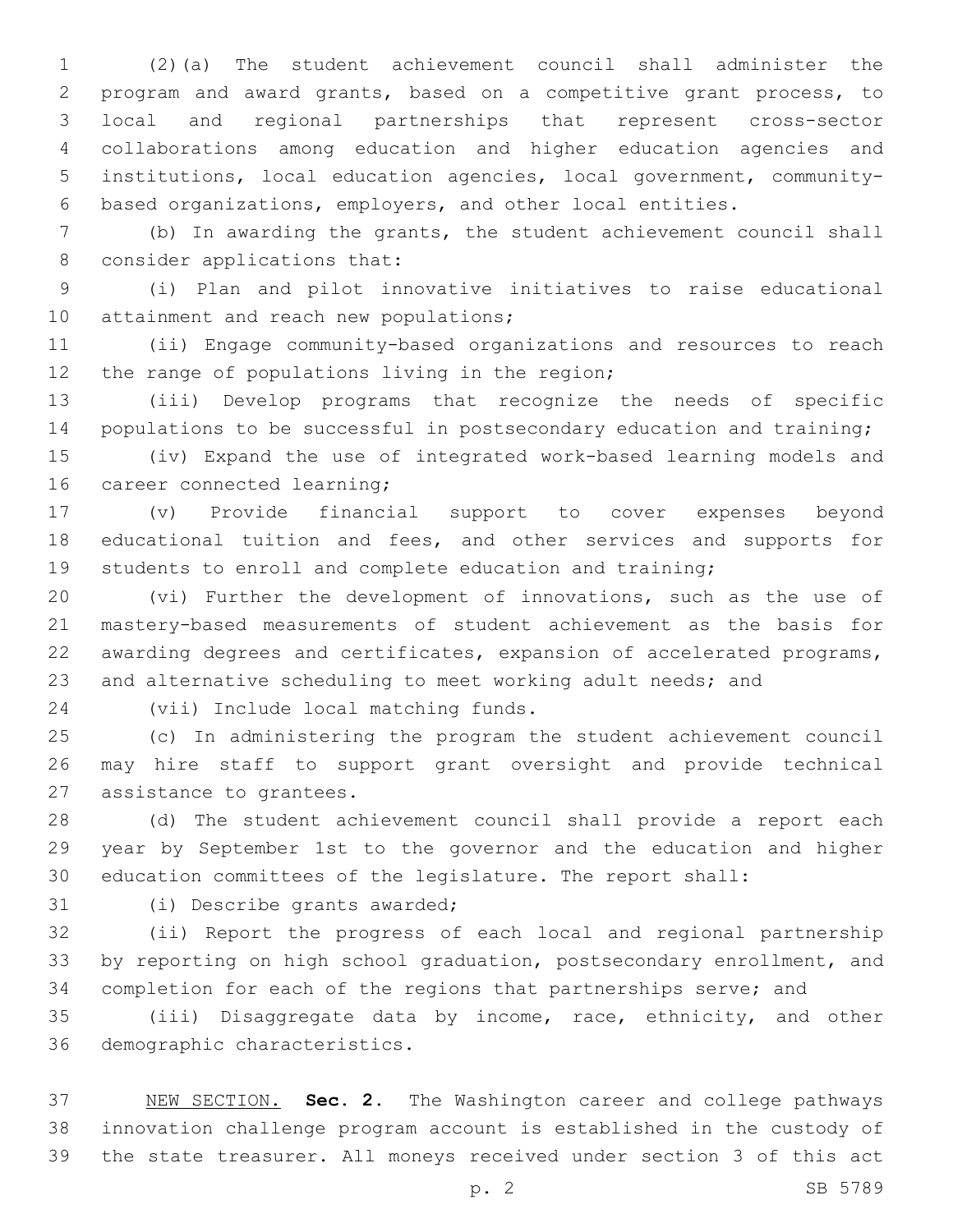must be deposited in the account. Expenditures from the account may be used only for the purposes in this act. Only the student achievement council or the council's designee may authorize expenditures from the account. The account is subject to allotment procedures under chapter 43.88 RCW, but an appropriation is not 6 required for expenditures.

 NEW SECTION. **Sec. 3.** The student achievement council may solicit and receive such gifts, grants, and endowments from public or private sources as may be made from time to time, in trust or otherwise, for the use and benefit of the purposes of the program and may expend the same or any income therefrom according to the terms of 12 the gifts, grants, or endowments.

 **Sec. 4.** RCW 43.79A.040 and 2021 c 175 s 10 and 2021 c 108 s 5 are each reenacted and amended to read as follows:

 (1) Money in the treasurer's trust fund may be deposited, invested, and reinvested by the state treasurer in accordance with RCW 43.84.080 in the same manner and to the same extent as if the money were in the state treasury, and may be commingled with moneys in the state treasury for cash management and cash balance purposes.

 (2) All income received from investment of the treasurer's trust fund must be set aside in an account in the treasury trust fund to be 22 known as the investment income account.

 (3) The investment income account may be utilized for the payment of purchased banking services on behalf of treasurer's trust funds 25 including, but not limited to, depository, safekeeping, and disbursement functions for the state treasurer or affected state agencies. The investment income account is subject in all respects to chapter 43.88 RCW, but no appropriation is required for payments to financial institutions. Payments must occur prior to distribution of earnings set forth in subsection (4) of this section.

 (4)(a) Monthly, the state treasurer must distribute the earnings credited to the investment income account to the state general fund except under (b), (c), and (d) of this subsection.

 (b) The following accounts and funds must receive their proportionate share of earnings based upon each account's or fund's average daily balance for the period: The 24/7 sobriety account, the Washington promise scholarship account, the Gina Grant Bull memorial legislative page scholarship account, the Rosa Franklin legislative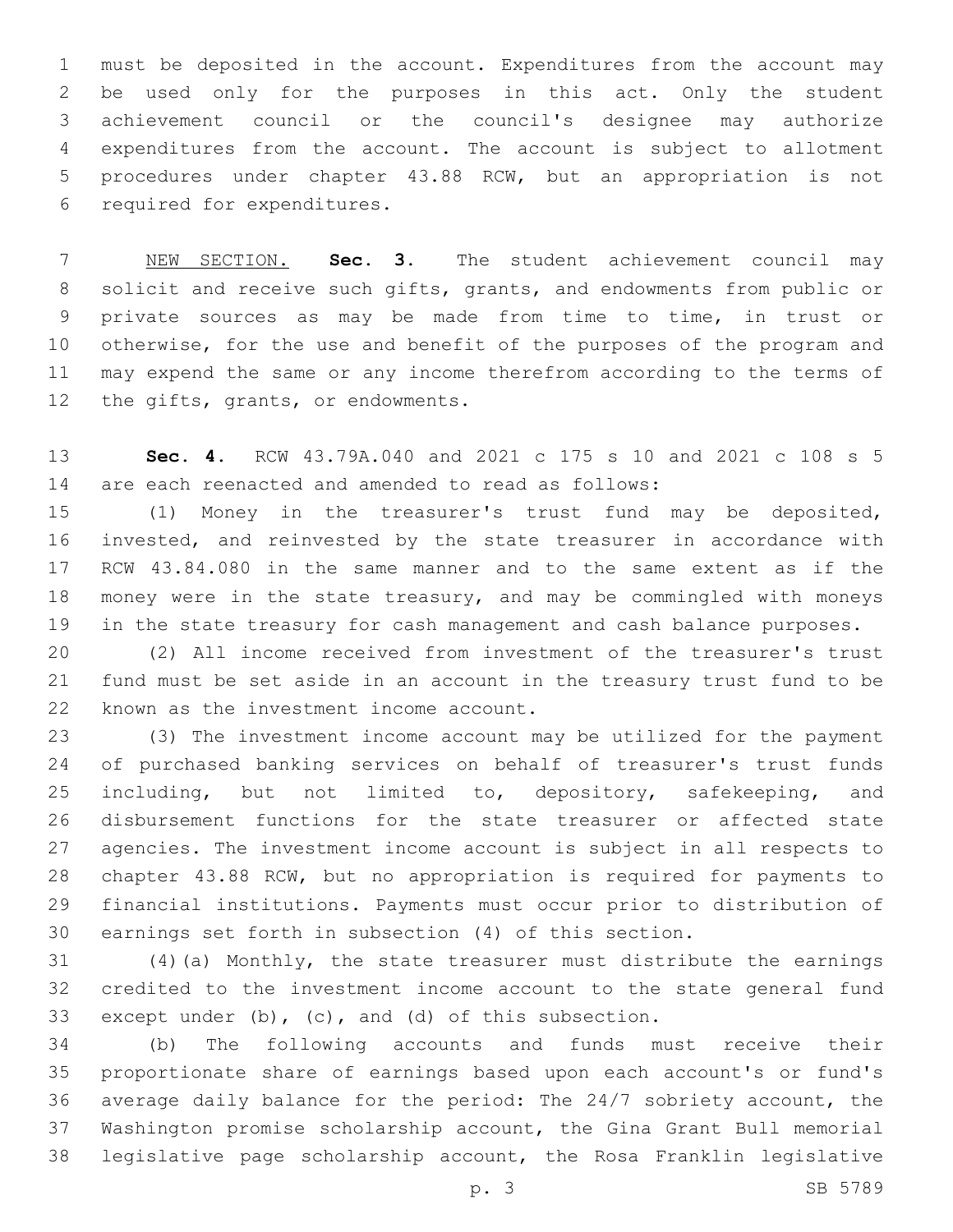1 internship program scholarship (( $\{a$ ccount)) account, the Washington advanced college tuition payment program account, the Washington college savings program account, the accessible communities account, the Washington achieving a better life experience program account, the Washington career and college pathways innovation challenge program account, the community and technical college innovation account, the agricultural local fund, the American Indian scholarship endowment fund, the foster care scholarship endowment fund, the foster care endowed scholarship trust fund, the contract harvesting revolving account, the Washington state combined fund drive account, the commemorative works account, the county enhanced 911 excise tax 12 account, the county road administration board emergency loan account, the toll collection account, the developmental disabilities endowment trust fund, the energy account, the fair fund, the family and medical leave insurance account, the fish and wildlife federal lands revolving account, the natural resources federal lands revolving account, the food animal veterinarian conditional scholarship account, the forest health revolving account, the fruit and vegetable inspection account, the educator conditional scholarship account, the game farm alternative account, the GET ready for math and science scholarship account, the Washington global health technologies and product development account, the grain inspection revolving fund, the Washington history day account, the industrial insurance rainy day fund, the juvenile accountability incentive account, the law 25 enforcement officers' and firefighters' plan 2 expense fund, the local tourism promotion account, the low-income home rehabilitation revolving loan program account, the multiagency permitting team account, the northeast Washington wolf-livestock management account, the produce railcar pool account, the public use general aviation airport loan revolving account, the regional transportation investment district account, the rural rehabilitation account, the Washington sexual assault kit account, the stadium and exhibition center account, the youth athletic facility account, the self- insurance revolving fund, the children's trust fund, the Washington horse racing commission Washington bred owners' bonus fund and breeder awards account, the Washington horse racing commission class C purse fund account, the individual development account program account, the Washington horse racing commission operating account, the life sciences discovery fund, the Washington state library-archives building account, the reduced cigarette ignition propensity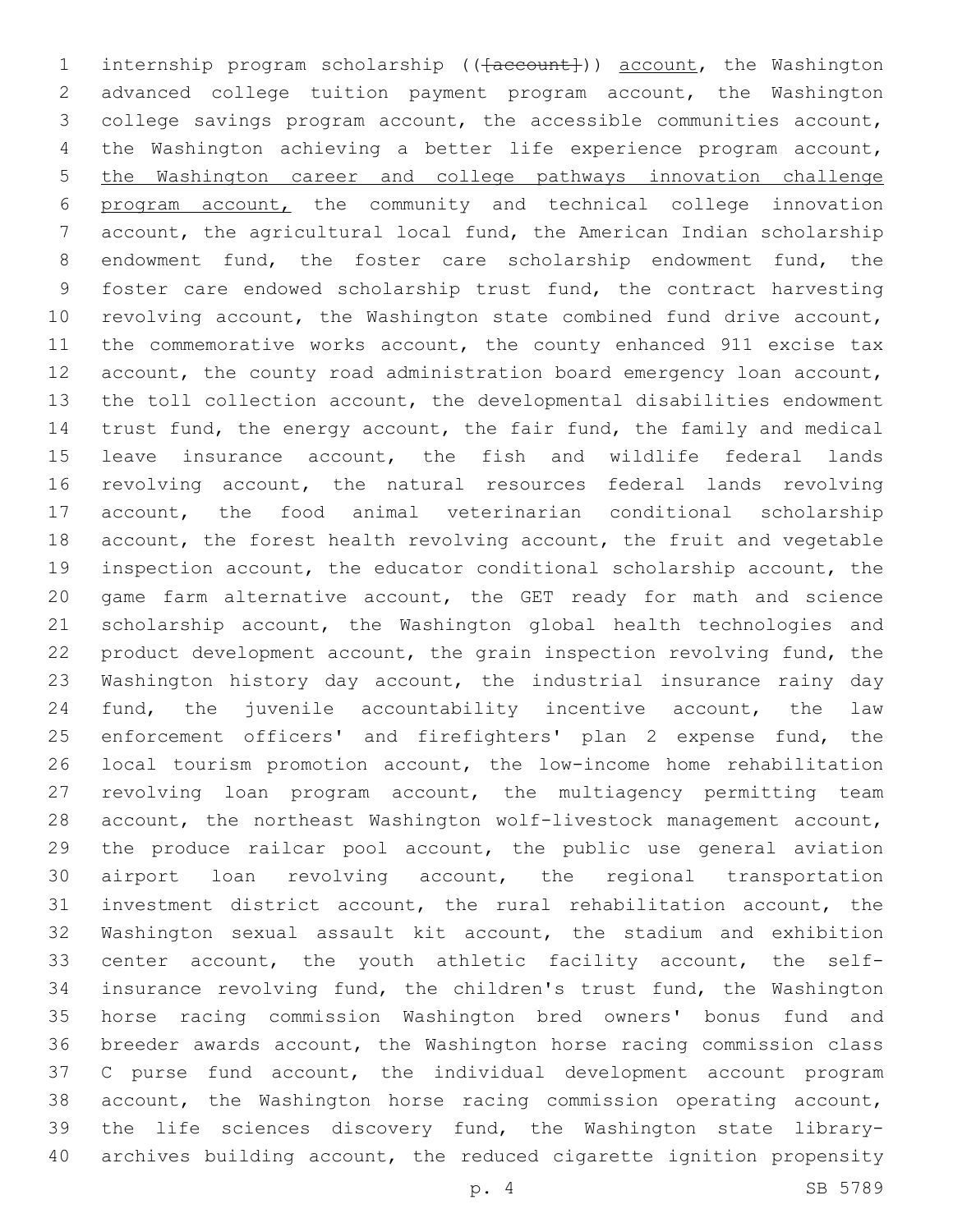account, the center for deaf and hard of hearing youth account, the school for the blind account, the Millersylvania park trust fund, the public employees' and retirees' insurance reserve fund, the school employees' benefits board insurance reserve fund, the public employees' and retirees' insurance account, the school employees' insurance account, the long-term services and supports trust account, the radiation perpetual maintenance fund, the Indian health improvement reinvestment account, the department of licensing tuition recovery trust fund, the student achievement council tuition recovery trust fund, the tuition recovery trust fund, the industrial insurance premium refund account, the mobile home park relocation fund, the natural resources deposit fund, the Washington state health insurance 13 pool account, the federal forest revolving account, and the library 14 operations account.

 (c) The following accounts and funds must receive eighty percent of their proportionate share of earnings based upon each account's or fund's average daily balance for the period: The advance right-of-way revolving fund, the advanced environmental mitigation revolving 19 account, the federal narcotics asset forfeitures account, the high occupancy vehicle account, the local rail service assistance account, and the miscellaneous transportation programs account.

 (d) Any state agency that has independent authority over accounts or funds not statutorily required to be held in the custody of the state treasurer that deposits funds into a fund or account in the custody of the state treasurer pursuant to an agreement with the office of the state treasurer shall receive its proportionate share of earnings based upon each account's or fund's average daily balance 28 for the period.

 (5) In conformance with Article II, section 37 of the state Constitution, no trust accounts or funds shall be allocated earnings without the specific affirmative directive of this section.

 NEW SECTION. **Sec. 5.** The following acts or parts of acts are each repealed:

 (1) RCW 28B.120.005 (Findings) and 2010 c 245 s 6, 1999 c 169 s 35 2, & 1991 c 98 s 1;

 (2) RCW 28B.120.010 (Washington fund for innovation and quality in higher education program—Incentive grants) and 2012 c 229 s 571, 2010 c 245 s 7, 1999 c 169 s 5, 1996 c 41 s 1, & 1991 c 98 s 2;